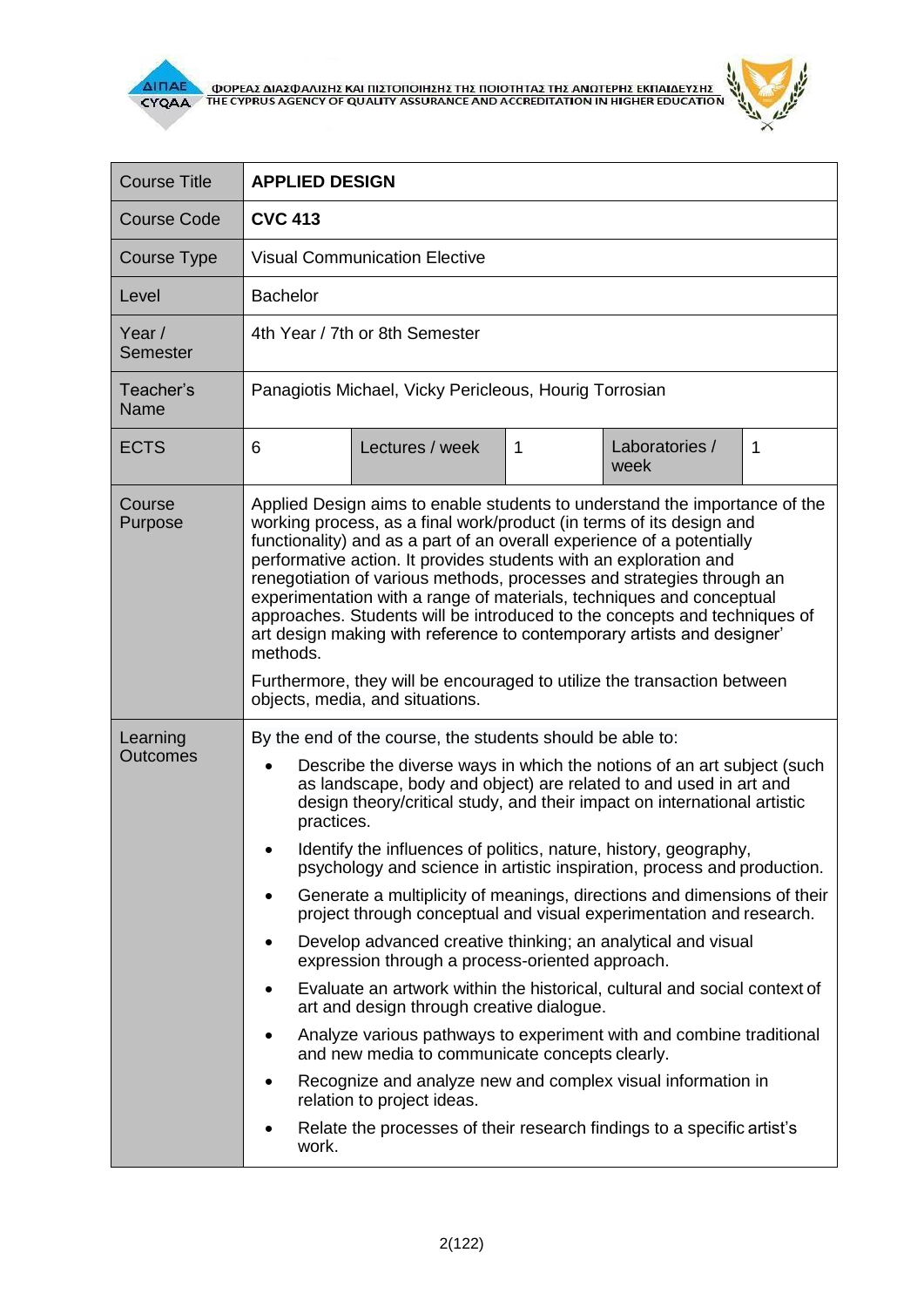



| Create a self-initiated work of an advanced level in response to the<br>curriculum.<br>Interpret the methods, processes and strategies of an artist studied<br>and the context of his/her artwork.                                                                                                                                                                                                                                                                                                                                                                                                                                                                                                                                                                           |              |                                                                                                                                                                                                                                                                                                                                                                                                                                                                                                                                                                           |  |
|------------------------------------------------------------------------------------------------------------------------------------------------------------------------------------------------------------------------------------------------------------------------------------------------------------------------------------------------------------------------------------------------------------------------------------------------------------------------------------------------------------------------------------------------------------------------------------------------------------------------------------------------------------------------------------------------------------------------------------------------------------------------------|--------------|---------------------------------------------------------------------------------------------------------------------------------------------------------------------------------------------------------------------------------------------------------------------------------------------------------------------------------------------------------------------------------------------------------------------------------------------------------------------------------------------------------------------------------------------------------------------------|--|
|                                                                                                                                                                                                                                                                                                                                                                                                                                                                                                                                                                                                                                                                                                                                                                              |              |                                                                                                                                                                                                                                                                                                                                                                                                                                                                                                                                                                           |  |
| Explain and assess one's own working processes, and final results in<br>a clear, concise and professional way.                                                                                                                                                                                                                                                                                                                                                                                                                                                                                                                                                                                                                                                               |              |                                                                                                                                                                                                                                                                                                                                                                                                                                                                                                                                                                           |  |
| <b>NONE</b>                                                                                                                                                                                                                                                                                                                                                                                                                                                                                                                                                                                                                                                                                                                                                                  | Corequisites |                                                                                                                                                                                                                                                                                                                                                                                                                                                                                                                                                                           |  |
|                                                                                                                                                                                                                                                                                                                                                                                                                                                                                                                                                                                                                                                                                                                                                                              |              |                                                                                                                                                                                                                                                                                                                                                                                                                                                                                                                                                                           |  |
| The course is concerned with the actual doing and how working processes<br>can be defined as an actual work of art, and the narrative, decorative,<br>iconographic and conceptual perspectives of the sketchbook.                                                                                                                                                                                                                                                                                                                                                                                                                                                                                                                                                            |              |                                                                                                                                                                                                                                                                                                                                                                                                                                                                                                                                                                           |  |
| Students are introduced to concepts, methods and processes of<br>contemporary artists' practices, and how the elements that constitute an<br>artwork coexist and interact with each other and the spectator.                                                                                                                                                                                                                                                                                                                                                                                                                                                                                                                                                                 |              |                                                                                                                                                                                                                                                                                                                                                                                                                                                                                                                                                                           |  |
| Students are required to do extensive research on an aspect of a subject,<br>such as space/landscape/place or an object (inanimate or animate) that<br>interests them. They are required to produce a sketchbook/visual diary of<br>ideas and thoughts on the subject of their own choice. This process of<br>capturing, exploring and drawing ideas and concepts will push forward a<br>combination of traditional and new media. They are expected to use the<br>practices of an artist of their choice, and their own visual language and<br>experience as the starting points for the production of their project.                                                                                                                                                       |              |                                                                                                                                                                                                                                                                                                                                                                                                                                                                                                                                                                           |  |
| The process of the project itself will be presented as the final product.                                                                                                                                                                                                                                                                                                                                                                                                                                                                                                                                                                                                                                                                                                    |              |                                                                                                                                                                                                                                                                                                                                                                                                                                                                                                                                                                           |  |
| The taught part of the course is delivered through lectures and visual<br>presentations. Extensive project briefing, analysis and visual examples are<br>part of the content. Through in-class practical art and design workshops and<br>short exercises, students are encouraged to experiment and expand their<br>creative vision. Group critiques of student's work allow for a thorough<br>examination of the class progress, whilst at the same time student receive<br>acute feedback on their work. Though the creative use of a variety of media<br>students are further encouraged in developing their work. The e-learning<br>site of the course is also a valuable tool as, students can have access to<br>various references as well as notes of class lectures. |              |                                                                                                                                                                                                                                                                                                                                                                                                                                                                                                                                                                           |  |
|                                                                                                                                                                                                                                                                                                                                                                                                                                                                                                                                                                                                                                                                                                                                                                              |              |                                                                                                                                                                                                                                                                                                                                                                                                                                                                                                                                                                           |  |
| Reprinted 2006<br>2009<br>Routledge, 2008<br>2004                                                                                                                                                                                                                                                                                                                                                                                                                                                                                                                                                                                                                                                                                                                            |              |                                                                                                                                                                                                                                                                                                                                                                                                                                                                                                                                                                           |  |
|                                                                                                                                                                                                                                                                                                                                                                                                                                                                                                                                                                                                                                                                                                                                                                              |              | Point out alternative and innovative methods drawn on, as well as<br>approaches employed within other disciplines to develop skills in<br>expressing ideas visually.<br>Working Process as a Final Product<br><b>Bibliographical References:</b><br>Bauhaus by Frank Whitford, Thames and Hudson world of art<br>Fiona Candlin and Raiford Guins, The Object Reader, Routledge,<br>Rachael Ziady DeLue and James Elkins (ed), Landscape Theory,<br>Tim Cresswell, Place, a Short Introduction, Blackwell Publishing,<br>Giannino Malossi (ed), Material Man, Abrams, 2000 |  |